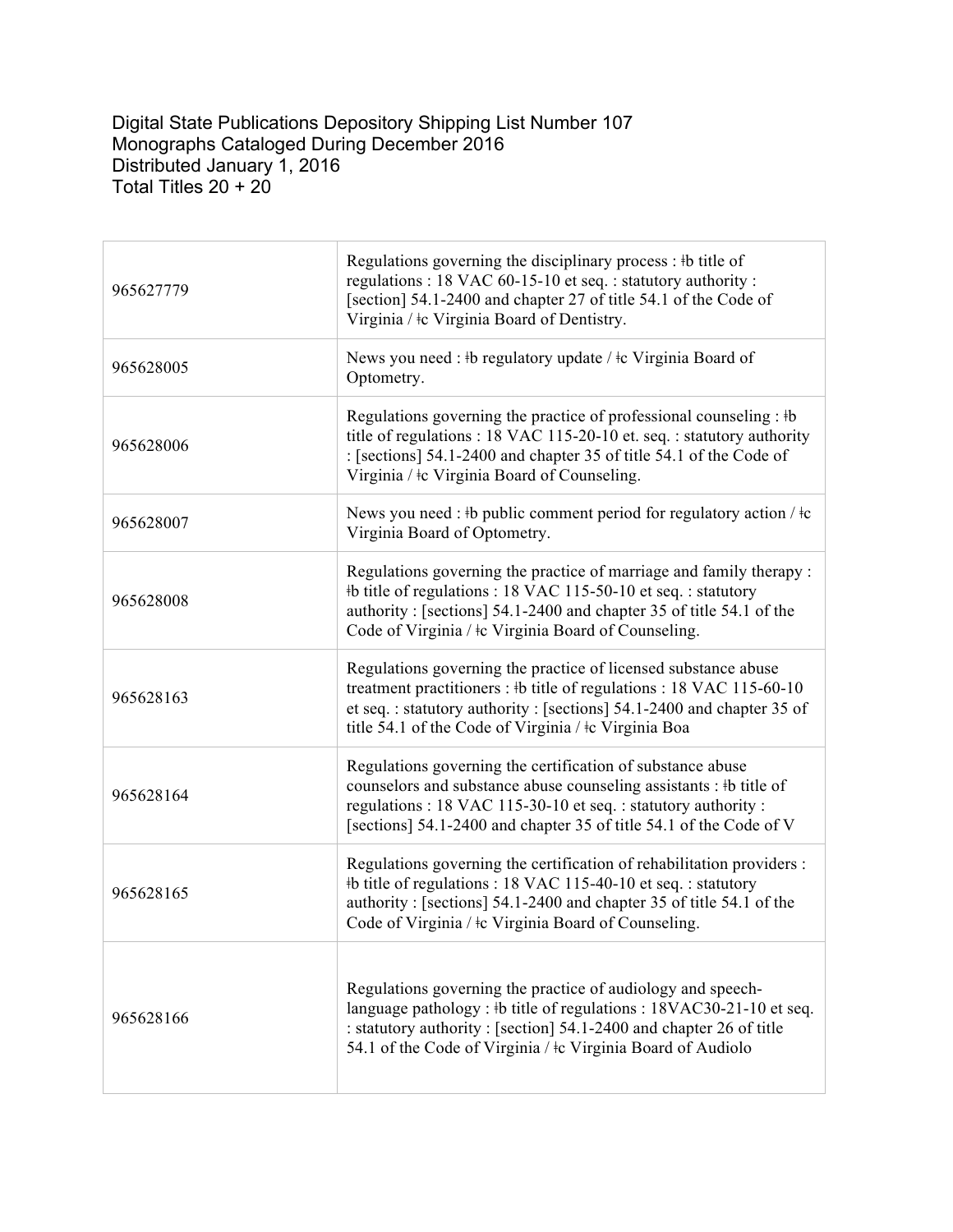| 965628167 | Regulations of the Virginia Board of Optometry: #b title of<br>regulations : 18 VAC 105-20-5 et seq. : statutory authority :<br>[section] 54.1-2400 and chapter 32 of title 54.1 of the Code of<br>Virginia / $\pm c$ Virginia Board of Optometry.                       |
|-----------|--------------------------------------------------------------------------------------------------------------------------------------------------------------------------------------------------------------------------------------------------------------------------|
| 965628168 | Regulations governing the practice of respiratory therapists : #b title<br>of regulations : 18 VAC 85-40-10 et seq. : statutory authority :<br>[section] 54.1-2400 and chapter 29 of title 54.1 of the Code of<br>Virginia / $\pm c$ Virginia Board of Medicine.         |
| 965628191 | Are you UVA Wise? / $\pm c$ University of Virginia's College at Wise.                                                                                                                                                                                                    |
| 965628077 | Regulations governing the prescription monitoring program : #b title<br>of regulations : 18 VAC 76-20-10 et seq. : statutory authority :<br>[sections] 54.1-2505 and [section] 54.1-2520 of the Code of<br>Virginia / $\pm c$ Virginia Department of Health Professions. |
| 965627873 | \$85,730,000 Virginia Public School Authority school financing<br>bonds (1997 resolution) : #b series 2011B.                                                                                                                                                             |
| 965627581 | \$101,770,000 Virginia Public School Authority school financing<br>and refunding bonds (1997 resolution) : #b series 2016A.                                                                                                                                              |
| 965628212 | News you need : #b effective date for regulatory action / #c Virginia<br>Board of Optometry.                                                                                                                                                                             |
| 965627983 | Regulations governing emergency contact information : #b title of<br>regulations: 18 VAC 76-40-10 et seq.: statutory authority [section]<br>54.1-2400 and 54.1-2506.1 of the Code of Virginia / ‡c Virginia<br>Department of Health Professions.                         |
| 965628150 | News you need : #b effective dates for three regulatory actions / $\pm c$<br>Virginia Board of Audiology and Speech-Language Pathology.                                                                                                                                  |
| 965628151 | \$109,645,000 Virginia Public School Authority School Financing<br>Bonds (1997 Resolution) consisting of \$45,805,000 Series 2010A<br>\$63,840,000 Series 2010B (federally taxable) / ‡c prepared by the<br>Virginia Public School Authority.                            |
| 965628152 | \$114,180,000 Virginia Public School Authority School Financing<br>Bonds (1997 Resolution): #b refunding series 2009 A / $\pm$ c prepared<br>by the Virginia Public School Authority.                                                                                    |
| 966315776 | Circuit court clerks manual - criminal / $\pm$ c the Office of the<br>Executive Secretary of the Supreme Court of Virginia.                                                                                                                                              |
| 966315777 | Virginia Water Quality Improvement Fund and the Cooperative<br>Nonpoint Source Pollution Program : #b to the Governor and the<br>General Assembly of Virginia / ‡c Virginia Department of<br>Conservation and Recreation.                                                |